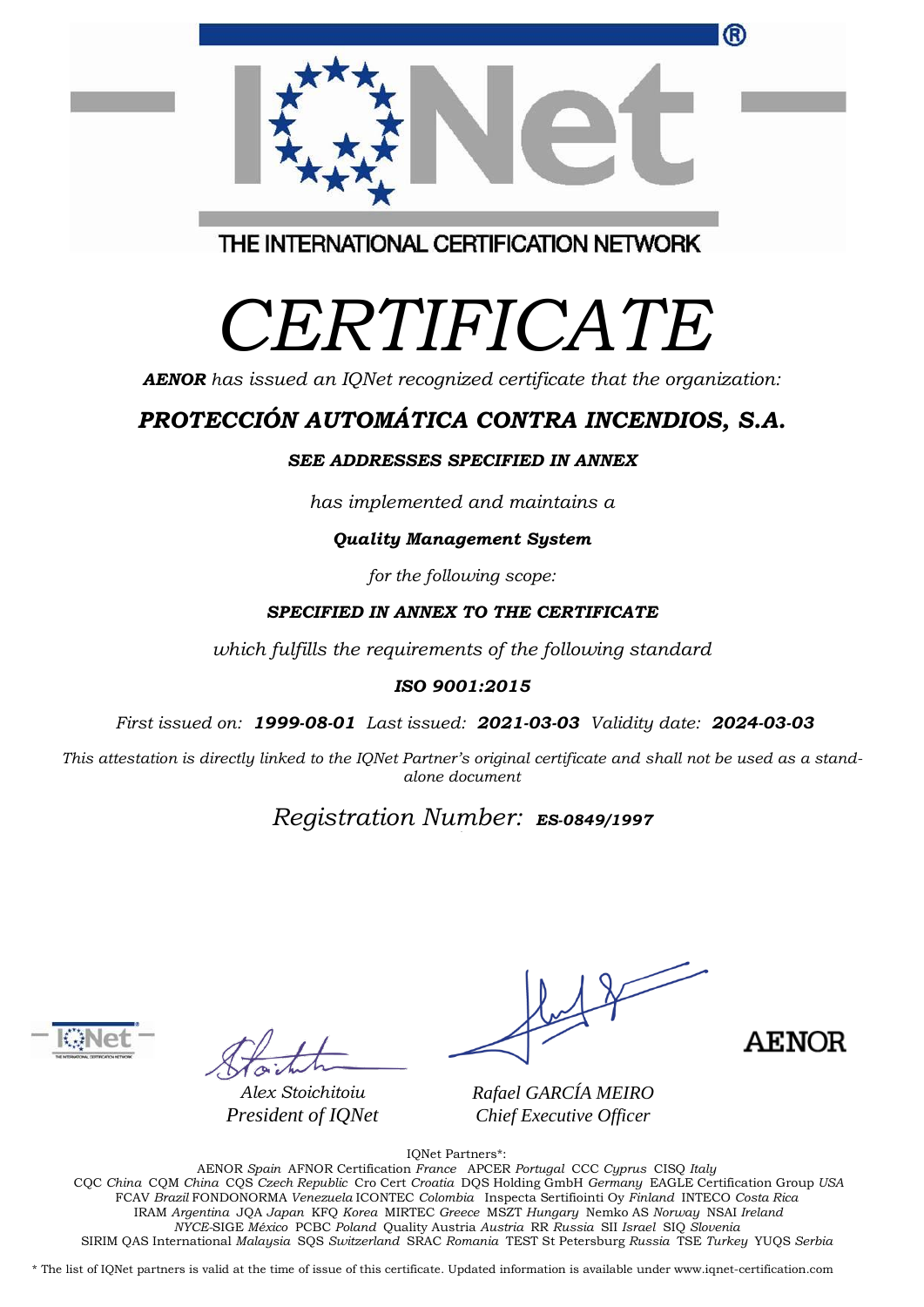|                                                                                                                                                                                                   | ®<br>THE INTERNATIONAL CERTIFICATION NETWORK                                                                                        |
|---------------------------------------------------------------------------------------------------------------------------------------------------------------------------------------------------|-------------------------------------------------------------------------------------------------------------------------------------|
|                                                                                                                                                                                                   | Annex to IQNet Certificate Number ES-0849/1997<br>PROTECCIÓN AUTOMÁTICA CONTRA INCENDIOS, S.A.                                      |
| PROTECCIÓN AUTOMÁTICA CONTRA INCENDIOS, S.A.<br>A) B) C) D) Sede Central<br>CI FRANCISCO GERVÁS, 3 Pg INDUSTRIAL ALCOBENDAS P.E. LOS LLANOS. C/ ASTURIAS, 147 B<br>28108 - ALCOBENDAS<br>(MADRID) | B) C) D) Delegación Andalucía<br>41909 - SALTERAS<br>(SEVILLA)                                                                      |
| B) C) D) Delegación de Murcia<br><b>AVENIDA DEL CARBONO, 133</b><br>30369 - CARTAGENA<br>(MURCIA)                                                                                                 |                                                                                                                                     |
| PACISA FIRE SERVICE, S.L.<br>B) C) D) Delegación Gerona<br><b>CL MAS PLENTIS, 7</b><br><b>FORNELL</b><br>(GIRONA)                                                                                 | B) C) D) Delegación Madrid<br><b>PI CL FRANCISCO GERVAS, 3</b><br>28108 - ALCOBENDAS<br>(MADRID)                                    |
| B) C) D) Delegación Sevilla LOS LLANOS<br>CL ASTURIAS, 147 B<br>41909 - SALTERAS<br>(SEVILLA)                                                                                                     | B) C) D) Delegación Valencia<br>CL NICOLÁS COPÉRNICO, 6 PLANTA 1ª, PARQUE TECNOLÓGICO, 6 PLANTA 19<br>46980 - PATERNA<br>(VALENCIA) |
|                                                                                                                                                                                                   |                                                                                                                                     |
|                                                                                                                                                                                                   |                                                                                                                                     |
|                                                                                                                                                                                                   | First issued on: 1999-08-01 Last issued: 2021-03-03 Validity date: 2024-03-03                                                       |

*This annex is only valid in connection with the above-mentioned certificate.*

*Alex Stoichitoiu President of IQNet* *Rafael GARCÍA MEIRO Chief Executive Officer*

**AENOR** 

IQNet Partners\*:

AENOR *Spain* AFNOR Certification *France* APCER *Portugal* CCC *Cyprus* CISQ *Italy* CQC *China* CQM *China* CQS *Czech Republic*  Cro Cert *Croatia* DQS Holding GmbH *Germany* FCAV *Brazil* FONDONORMA *Venezuela* ICONTEC *Colombia* Inspecta Sertifiointi Oy *Finland* INTECO *Costa Rica* IRAM *Argentina* JQA *Japan* KFQ *Korea* MIRTEC *Greece* MSZT *Hungary* Nemko AS *Norway*  NSAI *Ireland NYCE-*SIGE *México* PCBC *Poland* Quality Austria *Austria* RR *Russia* SII *Israel* SIQ *Slovenia*  SIRIM QAS International *Malaysia* SQS *Switzerland* SRAC *Romania* TEST St Petersburg *Russia* TSE *Turkey* YUQS *Serbia* IQNet is represented in the USA by: AFNOR Certification, CISQ, DQS Holding GmbH and NSAI Inc.

\* The list of IQNet partners is valid at the time of issue of this certificate. Updated information is available under www.iqnet-certification.com